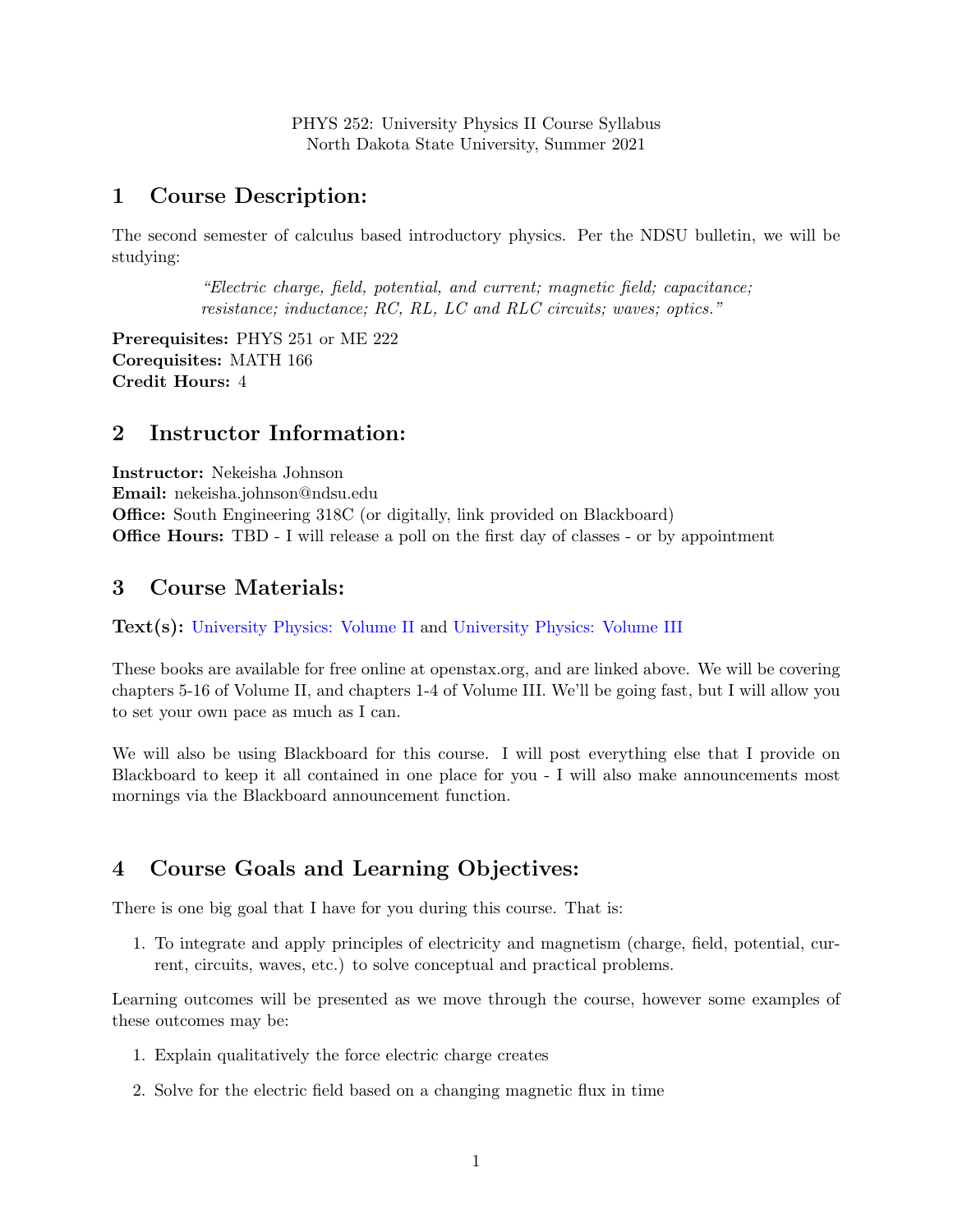#### 5 Evaluation Procedures and Criteria:

I will be using a points-based, approach to grading this course. A total of 140,000 points will be available during the course. Earn points to reach your final goal! Final grades will be as follows:

| A | $110,000+$          |
|---|---------------------|
| В | $100,000 - 109,999$ |
| € | $80,000 - 99,999$   |
| Ð | $50,000 - 79,999$   |
| F | $0 - 49,999$        |

Points will be available in the following ways:

| Quizzes                  | 64,000 |
|--------------------------|--------|
| <b>Tests</b>             | 48,000 |
| Checkpoints              | 24,000 |
| Introduction             | 2,000  |
| <b>Course Reflection</b> | 2,000  |
|                          |        |

No points will be awarded for work submitted after the final course deadline - for this course that is Friday, August 6th, at 11:59 pm!

• Quizzes: 16 at 4,000 each  $= 64,000$  pts

You may notices that homework is not worth any points - that's because I want you to be able to do your best on the homework, but still have room to make mistakes - that's how we learn! I have provided a list of homework problems for you to do, but I have also posted my solutions for these so you can check your work. Instead, I will give a brief quiz after each of the 16 chapters that we'll be covering. These quizzes will be roughly 3 questions about topics from the chapter, that should seem familiar if you've done the homework. This is my way of finding out if you figured out the material, eventually! So contact me, work with your classmates, let's figure out these problems! These quizzes are supposed to examine your understanding of each chapter, individually. You will have 30 minutes for each quiz, and they should be taken within 2 days of when you are expected to have finished the chapter.

• Tests: 3 at 16,000 each  $= 48,000$  pts

There will be 3 tests over the course of 8 weeks. These tests will be examining your ability to connect the material from multiple chapters all together. They will be broken down as follows:

- Test 1: Electricity (chpt 5-10) (16,000 pts) (July 2, 2021)
- Test 2: Magnetism (chpt 11-16) (16,000 pts) (July 23, 2021)
- Test 3: Optics (chpt 1-4) (16,000 pts) (August 6, 2021)

Each test will be roughly 6 problems (split between calculation and conceptual) connecting the material in each subtopic, as well as a reflection. While the tests are not explicitly cumulative, learning is cumulative, and material from a previous section may be critical to solving a current problem. Tests will be available all day on the day they are listed, and you will have 90 minutes to complete them. These are the only 'hard deadlines' for this course.

• Checkpoints: 16 chapters at  $1,500$  each  $= 24,000$  pts Between every section of videos, you will be asked to respond to a "Checkpoint Question"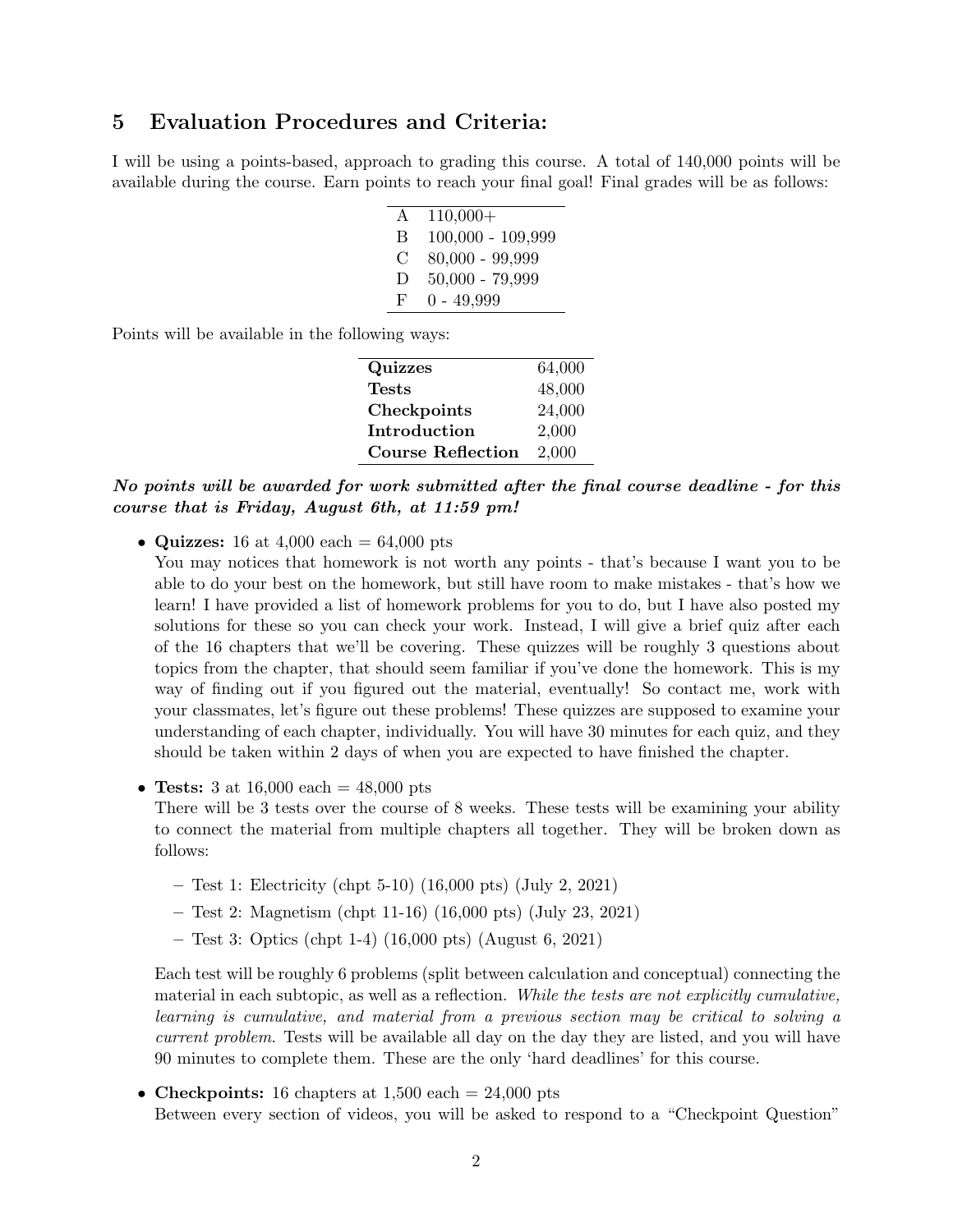- these are conceptual questions that you should be able to answer based on the videos and reading the book. You will submit your response to these questions, and then be presented with my answer to the question. You will then be asked to reflect on whether we agree, and explain how (if at all) you would opt to amend your answer. The number of checkpoints vary by chapter, but earnest completion (as in, not spamming the keyboard) of all checkpoints will earn you 2,000 points per chapter. These questions will also help you practice answering conceptual questions in a no-risk environment before answering similar questions on the tests.

• Introduction: 1 at 2,000 each  $= 2,000$  pts

You will be asked to submit an introduction assignment via your preferred email, therefore setting up a channel of communication between the two of us. Since I won't be able to get to know you in person, at least I can try to get to know you digitally!

• Course Reflection: 1 at 2,000 each = 2,000 pts At the end of the class, I want to give you a space to reflect on how the course went for you. What are you proud of? What do you wish you had done differently? Things like that - this assignment will be posted later.

## 6 Attendance

Since this course is online, attendance is not mandatory. I'm not even sure how you would - I expect you to participate in the class, and that's attendance in this instance!

Veterans and student service members with special circumstances or who are activated are encouraged to notify the instructor as soon as possible and are encouraged to provide Activation Orders.

# 7 Calendar

According to the NDSU Registrar website, the important dates are:

June 15 - Classes begin

June 18 - Last day to add classes or drop without 'W' at 100% refund

June 23 - Last day to submit requests for Audit, Pass/Fail, Payments due for summer balances

June 29 - Last day to add summer courses

July 2 - Last day to withdraw to 0 credits at 75% refund

July 5 - No classes (4th of July observed) July 15 - Last day to withdraw to 0 credits at 50% refund July 21 - Last day to drop with 'W' record

August 6 - Last day of classes

August 11 - Final grades due (noon) and available online (late evening)

## 8 Accommodations

Any students with disabilities or other special needs, who need special accommodations in this course, are invited to share these concerns or requests with the instructor and contact the Disability Services Office (www.ndsu.edu/disabilityservices) as soon as possible.